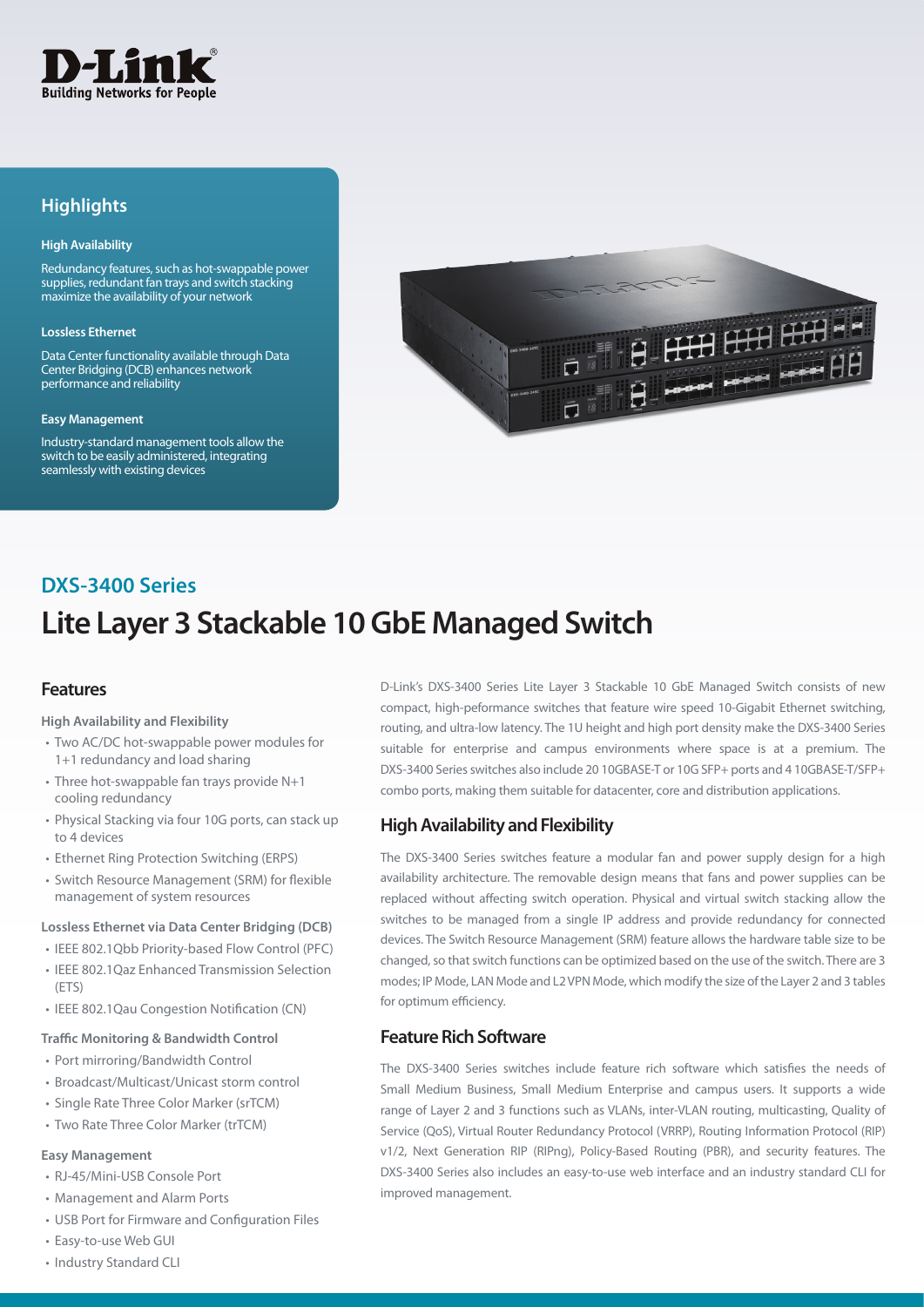

## **Lossless Ethernet**

Data Center Bridging (DCB) is an essential set of enhancements to Ethernet for networking in data center environments. The DXS-3400 Series switches support several core components of Data Center Bridging (DCB) such as IEEE 802.1Qbb, IEEE 802.1Qaz, and IEEE 802.1Qau. IEEE 802.1Qbb (Priority-based Flow Control) provides flow control on specific priority to ensure there is no data loss during network congestion. IEEE 802.1Qaz (Enhanced Transmission Selection) manages the allocation of bandwidth amongst different traffic classes. IEEE 802.1Qau (Congestion Notification) provides congestion management for data flows within network domains to avoid congestion.

## **Energy Efficient**

The DXS-3400 Series switches feature front-to-back airflow which facilitates the building of energy-efficient data centers. The front-to-back airflow optimizes air circulation inside the rack, allowing hot and cold isles in data centers, increasing energy efficiency in comparison to a mix of front-toback and side-to-side airflow. The switches also feature built-in smart fans; internal heat sensors monitor and detect temperature changes, and react accordingly by utilizing different fan speeds for different temperatures. At lower temperatures, the fans will run slower, reducing the switch's power consumption and noise.

### **Technical Specifications**

| General                             | DXS-3400-24TC                                                    | DXS-3400-24SC                                           |
|-------------------------------------|------------------------------------------------------------------|---------------------------------------------------------|
| Interfaces                          | • 20-port 10GBASE-T and 4-port 10GBASE-T/SFP+ Combo Port         | * 20-port 10G SFP+ and 4-port 10GBASE-T/SFP+ Combo Port |
| Console Port                        | • RJ45 and Mini USB console ports for out-of-band CLI management |                                                         |
| Management Port                     | • 10/100/1000BASE-T RJ-45 Ethernet for out-of-band IP management |                                                         |
| <b>USB Port</b>                     | • 1 port                                                         |                                                         |
| Performance                         |                                                                  |                                                         |
| <b>Switching Capacity</b>           | • 480 Gbps                                                       |                                                         |
| Max. Forwarding Rate                | • 357.12 Mpps                                                    |                                                         |
| Packet Buffer Memory                | $-4MB$                                                           |                                                         |
| <b>MAC Address Table</b>            | • Up to 48K entries                                              |                                                         |
| Physical                            |                                                                  |                                                         |
| Power Input                         | • 100 to 240 V, 50/60 Hz, 2 A                                    |                                                         |
| Maximum Power<br>Consumption        | $\cdot$ 163.62 W                                                 | • 113.9 W                                               |
| <b>Standby Power</b><br>Consumption | •73.5W                                                           | $-59.1W$                                                |
| Heat Dissipation (Max.)             | • 557.9442 BTU/hr                                                | • 388.399 BTU/hr                                        |
| Dimensions (W x D x H)              | + 441 x 44 x 380 mm (17.32 x 1.73 x 14.96 inches)                |                                                         |
| Weight                              | • 7.6 Kg (w/PSU), 5.25 Kg (w/o PSU)                              | • 7.45 Kg (w/one PSU), 5.1 Kg (w/o PSU)                 |
| <b>Operating Temperature</b>        | • -5 to 50 °C (32 to 113 °F)                                     |                                                         |
| Storage Temperature                 | - -40 to 70 °C (-40 to 158 °F)                                   |                                                         |
| <b>Operating Humidity</b>           | • 0% to 95% RH                                                   |                                                         |
| <b>Storage Humidity</b>             | • 0% to 95% RH                                                   |                                                         |
| Certifications                      |                                                                  |                                                         |
| Safety                              | • cUL, CB, CE, CCC, BSMI                                         |                                                         |
| <b>EMI/EMC</b>                      | · CE, FCC, C-Tick, VCCI, BSMI, CCC                               |                                                         |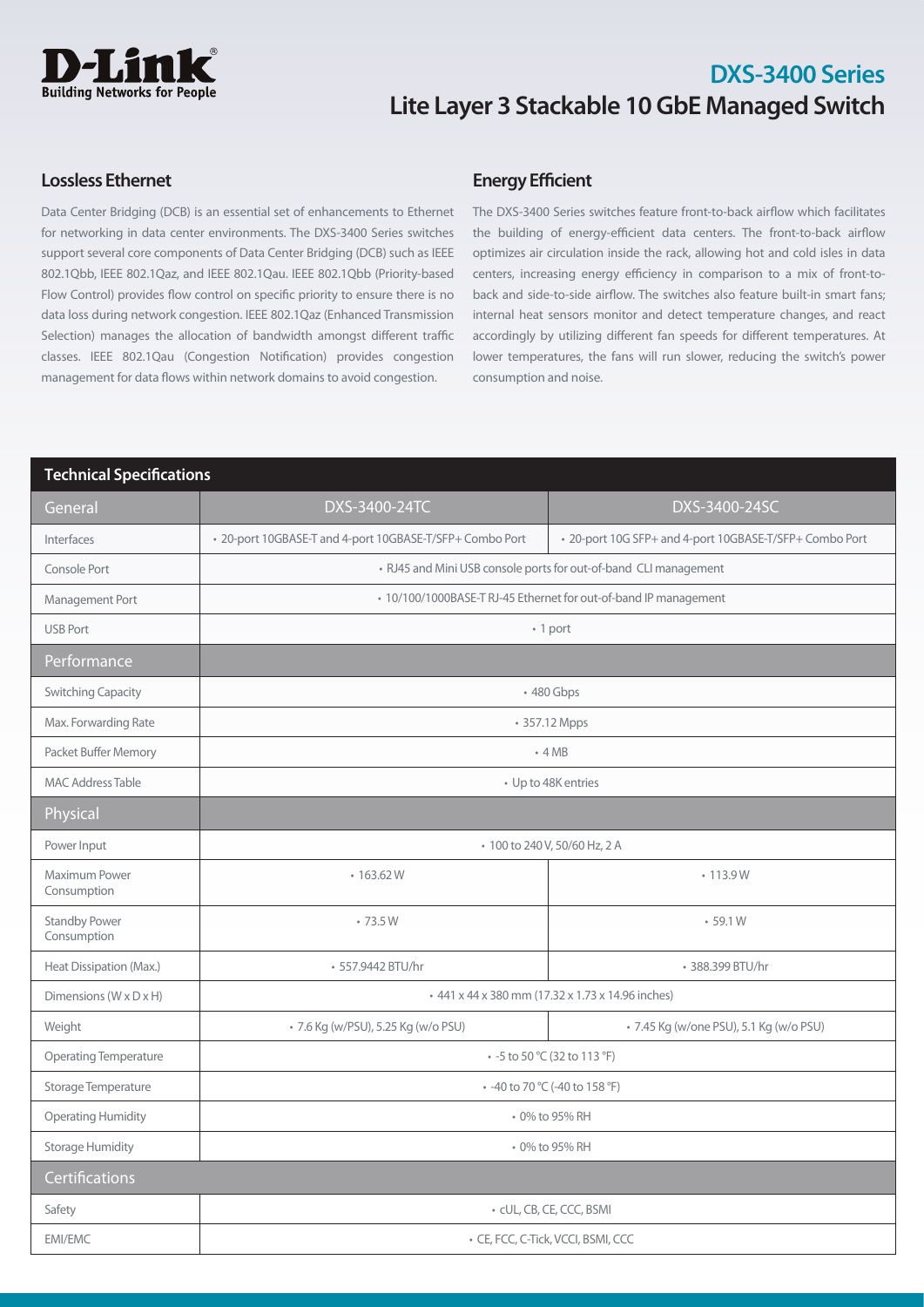

| <b>Software Features</b>     |                                                                                                                                                                                                                                                                                                                                          |                                                                                                                                                                                                                                                                                                                                                                |
|------------------------------|------------------------------------------------------------------------------------------------------------------------------------------------------------------------------------------------------------------------------------------------------------------------------------------------------------------------------------------|----------------------------------------------------------------------------------------------------------------------------------------------------------------------------------------------------------------------------------------------------------------------------------------------------------------------------------------------------------------|
| Stackability                 | • Physical Stacking<br>• Up to 80G stacking bandwidth<br>• Up to 4 switches in a stack<br>• Ring/chain topology support                                                                                                                                                                                                                  | • Virtual Stacking/Clustering of up to 32 units<br>• Supports D-Link Single IP Management                                                                                                                                                                                                                                                                      |
| L <sub>2</sub> Features      | • MAC Address Table<br>• Up to 48K entries<br>• Flow Control<br>• 802.3x Flow Control when using Full Duplex<br>• Back Pressure when using Half Duplex<br>• HOL Blocking Prevention<br>• Spanning Tree Protocol<br>• 802.1D STP<br>• 802.1w RSTP<br>• 802.1s MSTP<br>• Root Guard<br>• Loop Guard<br>• Jumbo Frame<br>$\cdot$ Up to 12KB | • 802.1AX Link Aggregation<br>· Max. 32 groups per device, 8 ports per goup<br>• ERPS (Ethernet Ring Protection Switching)<br>• Port Mirroring<br>· Supports One-to-One, Many-to-One<br>• Supports Mirroring for Tx/Rx/Both<br>• Supports 4 mirroring groups<br>• Flow Mirroring<br>• Supports Mirroring for Rx<br>• VLAN Mirroring<br>• L2 Protocol Tunneling |
| <b>L2 Multicast Features</b> | • MLD Snooping<br>• MLD v1/v2 Snooping<br>• Supports 256 groups<br>• Host-based MLD Snooping Fast Leave<br>• Supports 64 static MLD groups<br>• MLD Snooping Querier<br>• Per VLAN MLD Snooping<br>• MLD Proxy Reporting                                                                                                                 | • IGMP Snooping<br>• IGMP v1/v2/v3 Snooping<br>• Supports 256 IGMP groups<br>• Supports 64 static IGMP groups<br>• IGMP per VLAN<br>• IGMP Snooping Querier<br>• Host-based IGMP Snooping Fast Leave<br>• PIM Snooping                                                                                                                                         |
| L <sub>3</sub> Features      | $-$ ARP<br>• 512 Static ARP<br>• Supports Gratuitous ARP<br>• IP Interface<br>· Supports 256 interfaces<br>• Loopback Interface                                                                                                                                                                                                          | • IPv6 Tunneling<br>• Static<br>• ISATAP<br>$\cdot$ GRE<br>$\cdot$ 6to4<br>• IGMP Proxy Reporting<br>$\cdot$ VRRP v2/v3                                                                                                                                                                                                                                        |
| L3 Routing                   | • Static Routing<br>• Max. 256 IPv4 entries<br>• Max. 128 IPv6 entries<br>• Supports route redistribution<br>• Supports secondary route<br>• Default Routing<br>• Policy-based Route (PBR)<br>• Route Redistribution                                                                                                                     | • Supports 512 hardware routing entries shared by IPv4/IPv6<br>• Max. 512 IPv4 entries<br>• Max. 256 IPv6 entries<br>• Supports 32K hardware L3 forwarding entries shared by IPv4/<br>IP <sub>v</sub> 6<br>• Max. 32K IPv4 entries<br>· Max. 16K IPv6 entries<br>$\cdot$ RIP<br>$\cdot$ RIP v1/v2<br>• RIPng <sup>2</sup>                                      |
| <b>VLAN</b>                  | 802.1Q<br>.802.1v<br>• Double VLAN (O-in-O)<br>• Port-based Q-in-Q<br>• Selective O-in-O<br>• Port-based VLAN<br>• MAC-based VLAN<br>• Subnet-based VLAN<br>• Private VLAN                                                                                                                                                               | • VLAN Group<br>• Max. 4K static VLAN groups<br>• Max. 4094 VIDs<br>• ISM VLAN (Multicast VLAN)<br>• Voice VLAN<br>• Auto Surveilliance VLAN<br>• VLAN Trunking<br>• GVRP<br>• Up to 255 dynamic VLANs                                                                                                                                                         |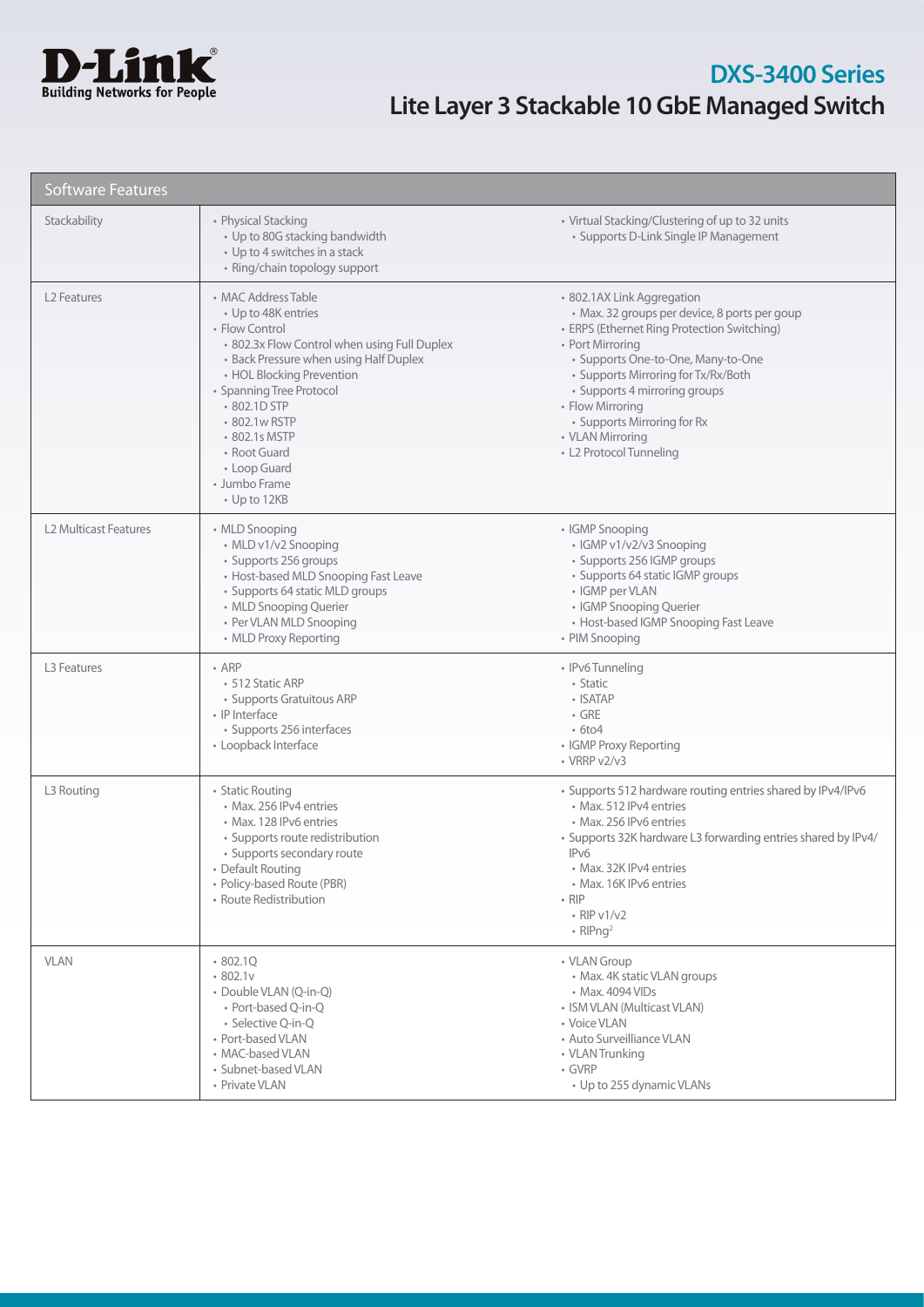

| <b>AAA</b>                 | • 802.1X Authentication<br>• Supports Port-based access control<br>• Supports Host-based access control<br>· Identity-driven Policy Assignment<br>• Dynamic VLAN Assignment<br>• QoS Assignment<br>• ACL Assignment<br>• Web-based Access Control (WAC)<br>· Identity-driven Policy Assignment<br>• Dynamic VLAN Assignment<br>• QoS Assignment<br>• ACL Assignment                                                                                                                                                                                                                   | • MAC-based Access Control (MAC)<br>• Identity-driven Policy Assignment<br>• Dynamic VLAN Assignment<br>• QoS Assignment<br>• ACL Assignment<br>• Compound Authentication<br>• Microsoft NAP<br>• Support 802.1X NAP<br>• Support DHCP NAP<br>• RAIDUS and TACACS+ Authentication<br>• Authentication Database Failover<br>• Guest VLAN                                                        |
|----------------------------|---------------------------------------------------------------------------------------------------------------------------------------------------------------------------------------------------------------------------------------------------------------------------------------------------------------------------------------------------------------------------------------------------------------------------------------------------------------------------------------------------------------------------------------------------------------------------------------|------------------------------------------------------------------------------------------------------------------------------------------------------------------------------------------------------------------------------------------------------------------------------------------------------------------------------------------------------------------------------------------------|
| Quality of Service (QoS)   | • 802.1p Quality of Service<br>· 8 queues per port<br>• Queue Handling<br>• Strict<br>• Weighted Round Robin (WRR)<br>$\cdot$ Strict + WRR<br>• Deficit Round Robin (DRR)<br>• Weighted Deficit Round Robin (WDRR)<br>• Bandwidth Control<br>· Port-based (Ingress/Egress, min. granularity 64 Kb/s)<br>• Flow-based (Ingress/Egress, min. granularity 64 Kb/s)<br>• Per queue bandwidth control (min. granularity 64 Kb/s)<br>• Support for following actions:<br>• Remark 802.1p priority tag<br>• Remark TOS/DSCP tag<br>• Bandwidth Control<br>• Committed Information Rate (CIR) | • QoS based on<br>• 802.1p Priority Queues<br>$\cdot$ DSCP<br>• IP address<br>• MAC address<br>• VLAN<br>• IPv6 Traffic Class<br>• IPv6 Flow Label<br>• TCP/UDP port<br>• Switch Port<br>• Ether Type<br>• ToS/IP Preference<br>• Protocol Type<br>• Three Color Marker<br>• trTCM<br>• srTCM<br>• Congestion Control<br>• WRED                                                                |
| Data Center Bridging (DCB) | · 802.1Qbb Priority-based Flow Control (PFC)<br>• 802.1 Qaz Enhanced Transmission Selection (ETS)                                                                                                                                                                                                                                                                                                                                                                                                                                                                                     | · 802.1Qau Congestion Notification (CN)                                                                                                                                                                                                                                                                                                                                                        |
| Access Control List (ACL)  | • ACL based on:<br>• 802.1p priority<br>• VLAN<br>• MAC address<br>• EtherType<br>• IP address<br>• DSCP<br>• Protocol type<br>• TCP/UDP port number<br>• IPv6 Traffic Class<br>• IPv6 Flow Label                                                                                                                                                                                                                                                                                                                                                                                     | • Max. ACL entries:<br>• Ingress<br>• IPv4: 1792<br>$\cdot$ IPv6: 448<br>$\cdot$ Egress<br>$\cdot$ IPv4: 512<br>$\cdot$ IPv6: 256<br>• 3K VLAN access map<br>• Time-based ACL                                                                                                                                                                                                                  |
| Security                   | • Port Security<br>• Supports up to 12K MAC addresses per port/system<br>• Broadcast/Multicast/Unicast Storm Control<br>• D-Link Safeguard Engine<br>• DHCP Server Screening<br>• IP-MAC-Port Binding<br>• Dynamic ARP Inspection<br>• IP Source Guard<br>• DHCP Snooping<br>• IPv6 Snooping<br>• DHCPv6 Guard<br>· IPv6 Route Advertisement (RA) Guard<br>• IPv6 ND Inspection                                                                                                                                                                                                       | • ARP Spoofing Prevention<br>• Max. 64 entries<br>• Duplicate Address Detection (DAD)<br>• L3 Control Packet Filtering <sup>2</sup><br>• Unicast Reverse Path Forwarding (URPF)<br>• Traffic Segmentation<br>· SSL<br>• Supports v1/v2/v3<br>• Supports IPv4/v6 access<br>$\cdot$ SSH<br>· Supports SSH v2<br>• Supports IPv4/v6 access<br>• BPDU Attack Prevention<br>• DOS Attack Prevention |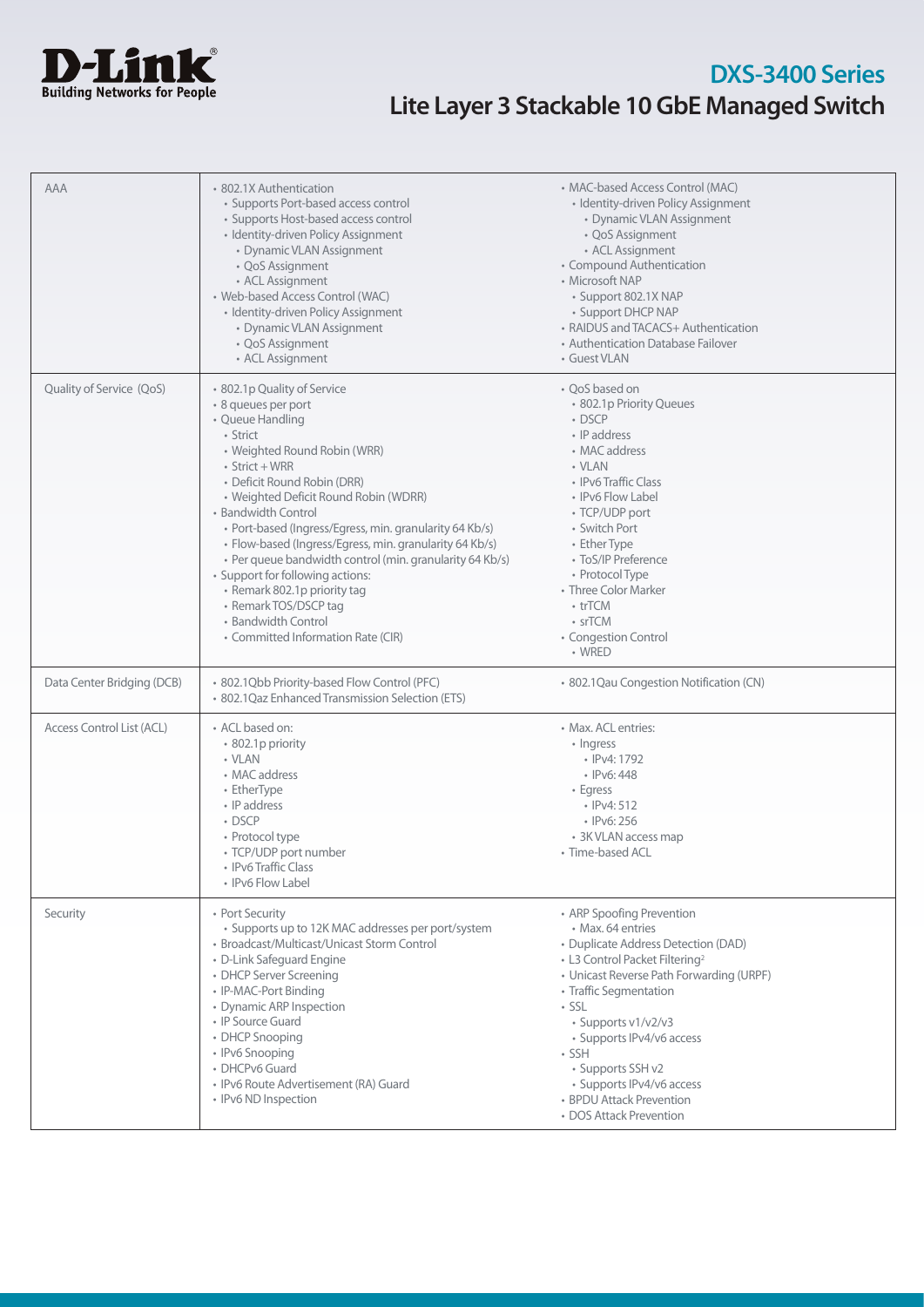

| Operations, Administration,<br>and Maintenance | • Cable Diagnostics<br>· 802.3ah Ethernet Link OAM<br>• D-Link Unidirectional Link Detection (DULD)<br>• Dying Gasp                                                                                                                                                                                                                                                                                                                                                                                                                                                                                                                                                                                                                                                                                                                                                                                                                                                                                                                                                                                                                                                                                                                                                                                                                                             | • 802.1ag Connectivity Fault Management (CFM)<br>• Y.1731 OAM<br>• Optical Transceiver Digital Diagnostic Monitoring (DDM)                                                                                                                                                                                                                                                                                                                                                                                                                                                                                                                                                                                                                                                                                                                                                                                                                                                                                                                                                                                                                                                                                                                                                                                                                                                                                                                                                                                                                                                                                              |
|------------------------------------------------|-----------------------------------------------------------------------------------------------------------------------------------------------------------------------------------------------------------------------------------------------------------------------------------------------------------------------------------------------------------------------------------------------------------------------------------------------------------------------------------------------------------------------------------------------------------------------------------------------------------------------------------------------------------------------------------------------------------------------------------------------------------------------------------------------------------------------------------------------------------------------------------------------------------------------------------------------------------------------------------------------------------------------------------------------------------------------------------------------------------------------------------------------------------------------------------------------------------------------------------------------------------------------------------------------------------------------------------------------------------------|-------------------------------------------------------------------------------------------------------------------------------------------------------------------------------------------------------------------------------------------------------------------------------------------------------------------------------------------------------------------------------------------------------------------------------------------------------------------------------------------------------------------------------------------------------------------------------------------------------------------------------------------------------------------------------------------------------------------------------------------------------------------------------------------------------------------------------------------------------------------------------------------------------------------------------------------------------------------------------------------------------------------------------------------------------------------------------------------------------------------------------------------------------------------------------------------------------------------------------------------------------------------------------------------------------------------------------------------------------------------------------------------------------------------------------------------------------------------------------------------------------------------------------------------------------------------------------------------------------------------------|
| Management                                     | • Web-based GUI<br>$\cdot$ CLI<br>• Telnet<br>• TFTP Server<br>• TFTP Client<br>• FTP Client<br>• Secure FTP (SFTP) Server<br>• Traffic Monitoring<br>· SNMP<br>• Supports v1/v2c/v3<br>• SNMP Trap<br>• System Log<br>• DHCP Client<br>• DHCP Server<br>• DHCP Relay options 60, 61, 82<br>• Multiple Image<br>• Multiple Configuration<br>• Flash File System<br>• DNS Client<br>• CPU Monitoring                                                                                                                                                                                                                                                                                                                                                                                                                                                                                                                                                                                                                                                                                                                                                                                                                                                                                                                                                             | • MTU Setting<br>• ICMP Tools<br>$\cdot$ Ping<br>• Traceroute<br>• LLDP & LLDP-MED<br>• DNS Relay<br>• SMTP<br>• DHCP Auto Configuration<br>$\cdot$ NTP<br>• RCP (Remote Copy Protocol)<br>• RMON <sub>v1</sub><br>• RMON <sub>v2</sub><br>• Trusted Host<br>• Password Encryption<br>• Debug Command<br>$\cdot$ sFlow<br>· Switch Resource Management (SRM)<br>• Microsoft Network Load Balancing (NLB) <sup>2</sup><br>• Openflow v1.31                                                                                                                                                                                                                                                                                                                                                                                                                                                                                                                                                                                                                                                                                                                                                                                                                                                                                                                                                                                                                                                                                                                                                                               |
| <b>Standards</b>                               |                                                                                                                                                                                                                                                                                                                                                                                                                                                                                                                                                                                                                                                                                                                                                                                                                                                                                                                                                                                                                                                                                                                                                                                                                                                                                                                                                                 |                                                                                                                                                                                                                                                                                                                                                                                                                                                                                                                                                                                                                                                                                                                                                                                                                                                                                                                                                                                                                                                                                                                                                                                                                                                                                                                                                                                                                                                                                                                                                                                                                         |
| MIB & RFC Standards                            | • MIB Structure: RFC1065, RFC1066, RFC1155, RFC1156, RFC2578<br>• Concise MIB Definitions: RFC1212<br>• MIBII: RFC1213<br>• MIB Traps Convention: RFC1215<br>· Bridge MIB: RFC1493, RFC4188<br>• SNMP MIB: RFC1157, RFC2571, RFC2572, RFC2573, RFC2574,<br>RFC2575, RFC2576<br>· SNMPv2 MIB: RFC1442, RFC1901, RFC1902, RFC1903, RFC1904,<br>RFC1905, RFC1906, RFC1907, RFC1908, RFC2578, RFC3418,<br>RFC3636<br>• RMON MIB: RFC271, RFC1757, RFC2819<br>• RMONv2 MIB: RFC2021<br>· Ether-like MIB: RFC1398, RFC1643, RFC1650, RFC2358, RFC2665,<br><b>RFC3635</b><br>• 802.3 MAU MIB: RFC2668<br>802.1p MIB: RFC2674, RFC4363<br>• Interface Group MIB: RFC2863<br>• RADIUS Authentication Client MIB: RFC2618<br>• MIB for TCP: RFC4022<br>• MIB for UDP: RFC4113<br>• MIB for Diffserv.: RFC3298<br>• RADIUS Accounting Client MIB: RFC2620<br>• Ping & TRACEROUTE MIB: RFC2925<br>• Running configuration writes and backup (D-Link MIB)<br>• TFTP uploads and downloads (D-Link MIB)<br>• Trap MIB (D-Link MIB)<br>• IPv6 MIB: RFC2465<br>• ICMPv6 MIB: RFC2466<br>• Entity MIB: RFC2737<br>• VRRP MIB: RFC2787<br>• RIPv2 MIB: RFC1724<br>• OSPF MIB: RFC1850<br>• IPv4 Multicast Routing MIB: RFC5132, RFC2932<br>• PIM MIB for IPv4: RFC2934<br>• IP Forwarding Table MIB: RFC4292<br>· IPv6 SNMP Mgmt Interface MIB: RFC4293<br>• DDM MIB (D-Link MIB) | • Private MIB (D-Link MIB)<br>• DIFFSERV MIB (D-Link MIB)<br>• MIB for D-Link Zone Defense (D-Link MIB)<br>• IP: RFC791<br>• UDP: RFC768<br>• TCP: RFC793<br>• ICMPv4: RFC792<br>· ICMPv6: RFC2463, RFC4443<br>• Extended ICMP to Support Multi-Part Messages: RFC4884<br>• ARP: RFC826<br>• CIDR: RFC1338, RFC1519<br>• Definition of the DS Field in the IPv4 and IPv6 Headers:<br>RFC2474, RFC3168, RFC3260<br>· Extensible Authentication Protocol (EAP): RFC1321, RFC2284,<br>RFC2865, RFC2716, RFC1759, RFC3580, RFC3748<br>· SNMP Framework: RFC2571<br>• SNMP Message Processing and Dispatching: RFC2572<br>• SNMP Applications: RFC2573<br>• User-based Security Model for SNMPv3: RFC2574<br>• Expedited Forwarding PHB (Per-Hop Behavior): RFC3246<br>• Supplemental Information for the New Definition of the EF<br>PHB (Expedited Forwarding Per-Hop Behavior): RFC3247<br>• DNS extension support for IPv6: RFC1886<br>• Path MTU Discovery for IPv6: RFC1981<br>• IPv6: RFC2460<br>· Neighbor Discovery for IPv6: RFC2461, RFC4861<br>· IPv6 Stateless Address Auto-configuration: RFC2462, RFC4862<br>• IPv6 over Ethernet and definition: RFC2464<br>• Dual Stack Hosts using the "Bump-In-the-Stack" Technology:<br><b>RFC2767</b><br>· IPv6 Addressing Architecture: RFC3513, RFC4291<br>· IPv4/IPv6 dual stack function: RFC2893, RFC4213<br>• Default Address Selection for Internet Protocol version 6:<br><b>RFC3484</b><br>· IP-IP tunnel: IP Encapsulation within IP: RFC2003<br>· IP-IP tunnel: Allow MTU = 1500 or 1520: RFC1191<br>• L2 distributed tunnel - CAPWAP Encapsulation: RFC5415 |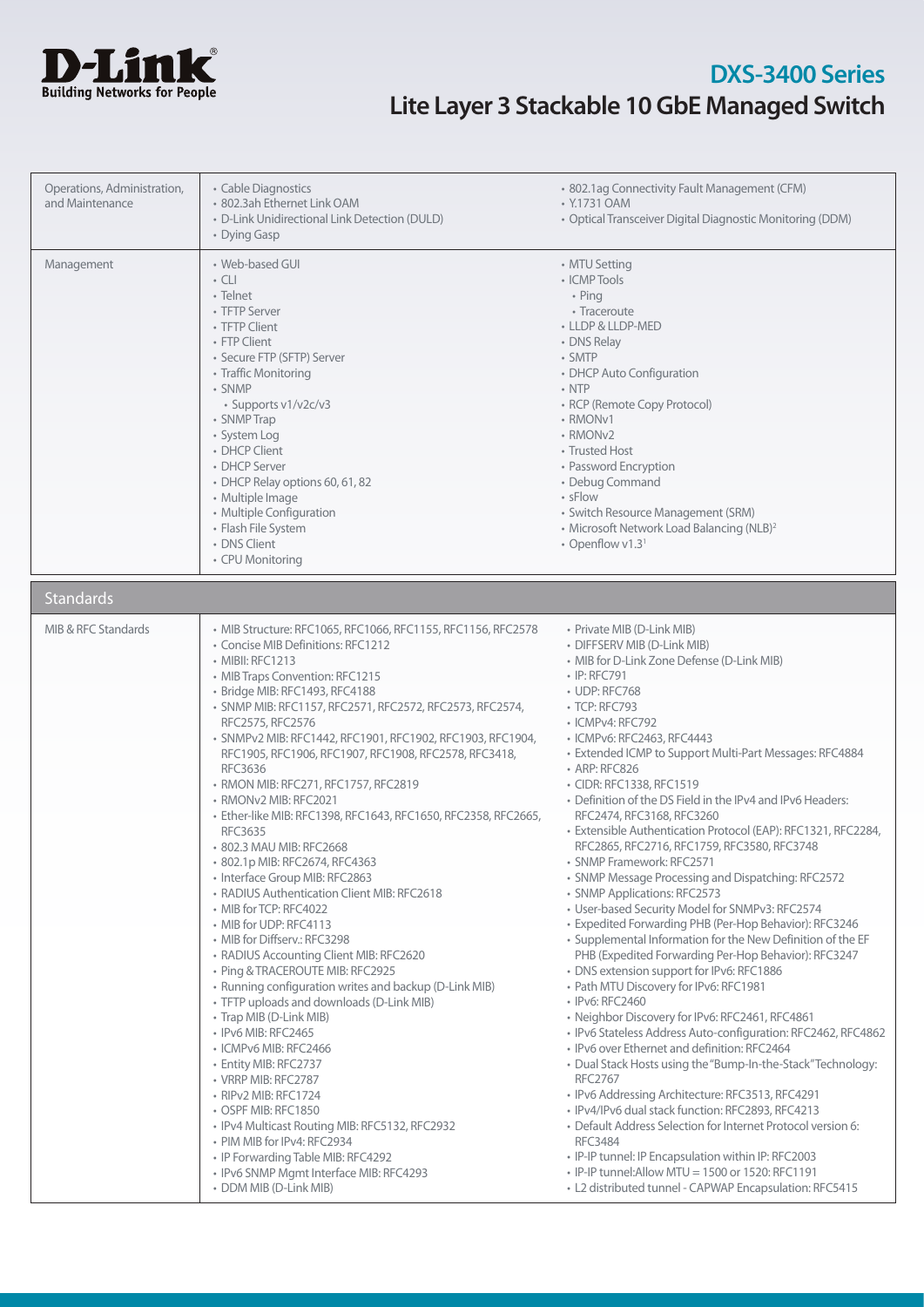

| <b>Ordering Information</b>                       |                                                                                                                                       |  |
|---------------------------------------------------|---------------------------------------------------------------------------------------------------------------------------------------|--|
| Part Number                                       | Description                                                                                                                           |  |
| DXS-3400-24TC                                     | • 20 ports 10GBASE-T and 4 ports 10GBASE-T/SFP+ combo port design, one AC modular power supply and three fan modules by<br>default.   |  |
| DXS-3400-24SC                                     | • 20 ports 10 GbE SFP+ and 4 ports 10GBASE-T/SFP+ combo port design, one AC modular power supply and three fan modules by<br>default. |  |
| <b>DXS-3400-PWR</b>                               | * 300W AC modular power supply with front-to-back airflow                                                                             |  |
| DXS-3400-PWRDC                                    | * 300W DC modular power supply with front-to-back airflow                                                                             |  |
| <b>DXS-3400-FAN</b>                               | • Fan module with front-to-back airflow                                                                                               |  |
| <b>Optional Management Software</b>               |                                                                                                                                       |  |
| DV-700-N25-LIC                                    | • D-View 7 - 25 Node License                                                                                                          |  |
| DV-700-N50-LIC                                    | • D-View 7 - 50 Node License                                                                                                          |  |
| DV-700-N100-LIC                                   | · D-View 7 - 100 Node License                                                                                                         |  |
| DV-700-N250-LIC                                   | • D-View 7 - 250 Node License                                                                                                         |  |
| DV-700-N500-LIC                                   | • D-View 7 - 500 Node License                                                                                                         |  |
| DV-700-N1000-LIC                                  | · D-View 7 - 1000 Node License                                                                                                        |  |
| DV-700-P5-LIC                                     | • D-View 7 - 5 Probe License                                                                                                          |  |
| DV-700-P10-LIC                                    | • D-View 7 - 10 Probe License                                                                                                         |  |
| DV-700-P25-LIC                                    | • D-View 7 - 25 Probe License                                                                                                         |  |
| DV-700-P50-LIC                                    | • D-View 7 - 50 Probe License                                                                                                         |  |
| DV-700-P100-LIC                                   | • D-View 7 - 100 Probe License                                                                                                        |  |
| Optional 1000BASE-T SFP Transceivers              |                                                                                                                                       |  |
| <b>DGS-712</b>                                    | • 1000BASE-T Copper SFP Transceiver                                                                                                   |  |
| <b>Optional Gigabit Ethernet SFP Transceivers</b> |                                                                                                                                       |  |
| <b>DEM-210</b>                                    | • 100BASE-FX Single-Mode, 15KM                                                                                                        |  |
| <b>DEM-211</b>                                    | • 100BASE-FX Multi-Mode, 2KM                                                                                                          |  |
| DEM-302S-LX                                       | · 1000BASE-LX Single-Mode, 2KM                                                                                                        |  |
| DEM-310GT                                         | · 1000BASE-LX Single-Mode, 10KM                                                                                                       |  |
| DEM-311GT                                         | · 1000BASE-SX Multi-mode, 550M                                                                                                        |  |
| DEM-312GT2                                        | · 1000BASE-SX Multi-mode, 2KM                                                                                                         |  |
| DEM-314GT                                         | · 1000BASE-LHX Single-mode, 50KM                                                                                                      |  |
| DEM-315GT                                         | · 1000BASE-ZX Single-mode, 80KM                                                                                                       |  |
|                                                   | <b>Optional WDM (BiDi) SFP Transceivers</b>                                                                                           |  |
| <b>DEM-220T</b>                                   | · 100BASE-BX-D Single-Mode, 20KM (TX-1550/RX-1310 nm)                                                                                 |  |
| <b>DEM-220R</b>                                   | · 100BASE-BX-U Single-Mode, 20KM (TX-1310/RX-1550 nm)                                                                                 |  |
| DEM-302S-BXD                                      | • 1000BASE-BX-D Single-Mode, 2KM (TX-1550/RX-1310 nm)                                                                                 |  |
| DEM-302S-BXU                                      | · 1000BASE-BX-U Single-Mode, 2KM (TX-1310/RX-1550 nm)                                                                                 |  |